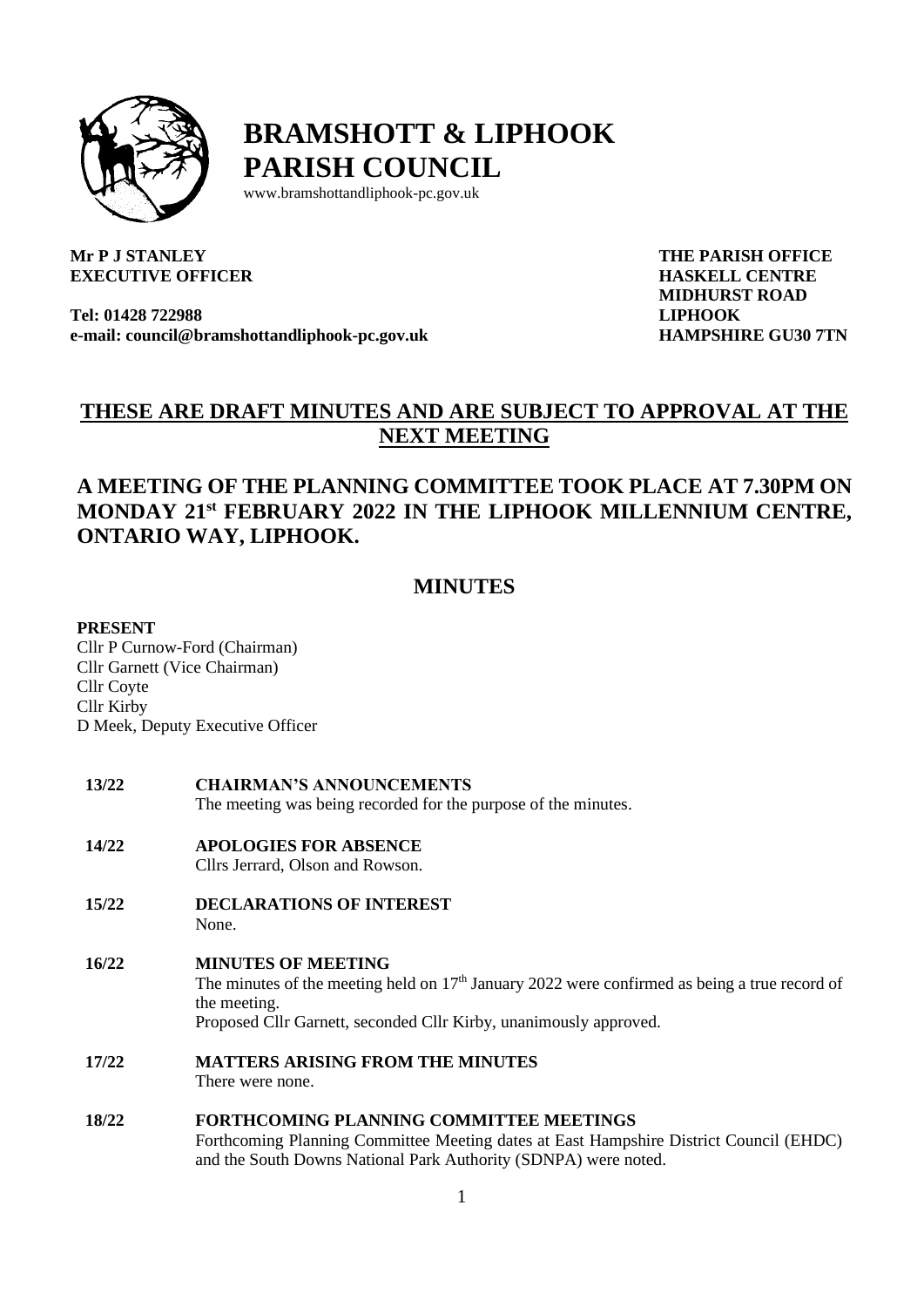| 19/22                      | <b>PUBLIC PARTICIPATION SESSION</b><br>Meeting Adjourned                                                                                                                                                                                                                           |
|----------------------------|------------------------------------------------------------------------------------------------------------------------------------------------------------------------------------------------------------------------------------------------------------------------------------|
|                            | <b>Public Questions - Items not on the Agenda</b><br>There were no questions from the public.                                                                                                                                                                                      |
|                            | <u> Public Participation – Items on the Agenda</u><br>There were no questions from the public.                                                                                                                                                                                     |
|                            | Meeting reconvened.                                                                                                                                                                                                                                                                |
| 20/22                      | <b>PLANNING APPLICATIONS</b>                                                                                                                                                                                                                                                       |
| 20/22.1                    | 54380/008 FUL<br>Metro Inns, Liphook By-Pass, Liphook, GU30 7TT<br>Demolition of former hotel and the erection of a freestanding restaurant with drive-thru facility,<br>car parking, landscaping and associated works, including Customer Order Displays (COD) and<br>Play Frame. |
| <b>Decision</b>            | No objection                                                                                                                                                                                                                                                                       |
| 20/22.2                    | 54380/005 ADV<br>Metro Inns, Liphook By-Pass, Liphook, GU30 7TT<br>The installation of 2 No. Appendages to existing freestanding totem sign.                                                                                                                                       |
| <b>Decision</b>            | No objection                                                                                                                                                                                                                                                                       |
| 20/22.3                    | 54380/006 ADV<br>Metro Inns, Liphook By-Pass, Liphook, GU30 7TT<br>Installation of 3 No. Fascia signs, 3 No. Booth lettering signs and 1 No. 15" Digital Booth<br>Screen.                                                                                                          |
| <b>Decision</b>            | No objection                                                                                                                                                                                                                                                                       |
| 20/22.4                    | 54380/007 ADV<br>Metro Inns, Liphook By-Pass, Liphook, GU30 7TT<br>Various site signage including 4 No. freestanding signs, 1No. play land sign and 19 No. dot<br>signs.                                                                                                           |
| <b>Decision</b>            | No objection                                                                                                                                                                                                                                                                       |
| 20/22.5                    | 39465/002 HSE<br>9 Tunbridge Crescent, Liphook, GU30 7QQ<br>Two storey side extension, front porch and rear dormer following demolition of existing single<br>storey side extension.                                                                                               |
| <b>Decision</b>            | No objection                                                                                                                                                                                                                                                                       |
| 20/22.6<br><b>Decision</b> | 51279/002 HSE<br>60 Longmoor Road, Liphook, GU30 7NY<br>Proposed ground-floor front extensions and alterations to form bay windows. Alterations also<br>include: hip to gable roof extension and extension to existing dormer windows.<br>No objection                             |
|                            |                                                                                                                                                                                                                                                                                    |
| 20/22.7<br><b>Decision</b> | <b>59610 HSE</b><br>24 Hollycombe Close, Liphook, GU30 7HR<br>Proposed part single/ part two storey rear and side extensions together with single storey<br>front/side extenson and the conversion of existing garage into a family annexe.<br>No objection                        |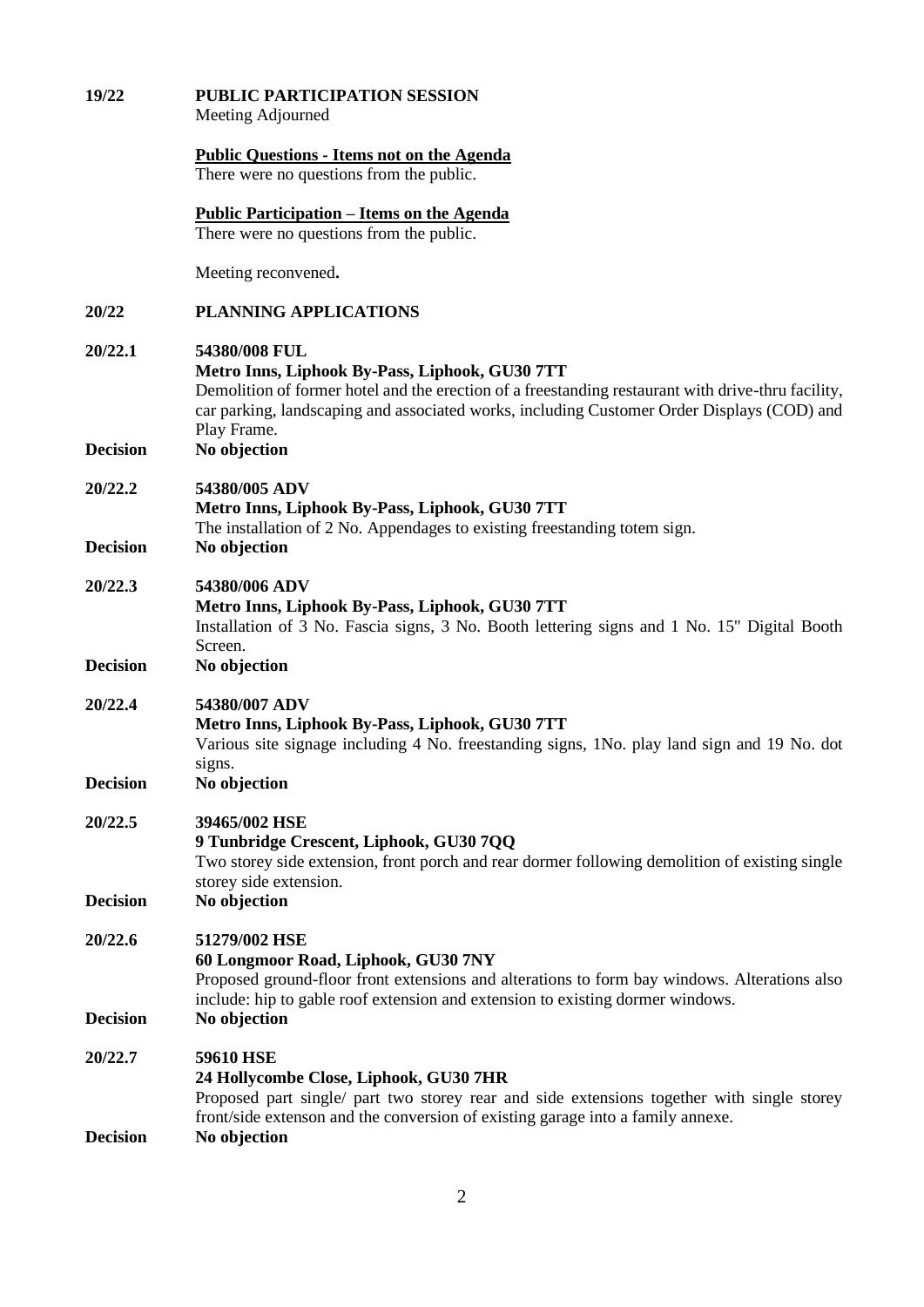| 20/22.8                    | 29553/037 OUT<br>Shell Liphook (South), Liphook By-Pass, Liphook, GU30 7TU<br>Installation of 16 nos. EVC bays and associated infrastructure, EV canopy, 4 nos. Air Water<br>bays and sheltered Seating area.                                                                                                                                                                                                                                                                                                                                                                                                                                                                                                                 |
|----------------------------|-------------------------------------------------------------------------------------------------------------------------------------------------------------------------------------------------------------------------------------------------------------------------------------------------------------------------------------------------------------------------------------------------------------------------------------------------------------------------------------------------------------------------------------------------------------------------------------------------------------------------------------------------------------------------------------------------------------------------------|
| <b>Decision</b>            | No objection                                                                                                                                                                                                                                                                                                                                                                                                                                                                                                                                                                                                                                                                                                                  |
| 20/22.9<br><b>Decision</b> | 32072/005 HSE<br>16 Hollycombe Close, Liphook, GU30 7HR<br>Conversion of part of garage/store, single storey rear extension and first floor extension over<br>existing garage. New gable to front elevation and new open porch following demolition of<br>conservatory<br>No objection                                                                                                                                                                                                                                                                                                                                                                                                                                        |
|                            |                                                                                                                                                                                                                                                                                                                                                                                                                                                                                                                                                                                                                                                                                                                               |
| 20/22.10                   | 21199/006 FUL<br>Land south of Hill House Stables, Hill House Hill, Liphook<br>Construction of a replacement dwellinghouse on the site following demolition of the existing<br>mobile home.                                                                                                                                                                                                                                                                                                                                                                                                                                                                                                                                   |
| <b>Decision</b>            | No objection                                                                                                                                                                                                                                                                                                                                                                                                                                                                                                                                                                                                                                                                                                                  |
| 20/22.11                   | 33504/002 GPDE<br>1 Reedens Bungalows, Rectory Lane, Bramshott, Liphook, GU30 7QZ<br>Prior notification for single storey development extending 6 metres beyond the rear wall of the<br>original dwelling, incorporating an eaves height of 2.73 metres and a maximum height of 3.51<br>metres                                                                                                                                                                                                                                                                                                                                                                                                                                |
| <b>Decision</b>            | This item was for information only and was noted.                                                                                                                                                                                                                                                                                                                                                                                                                                                                                                                                                                                                                                                                             |
| 21/22                      | <b>TREE WORK APPLICATIONS</b>                                                                                                                                                                                                                                                                                                                                                                                                                                                                                                                                                                                                                                                                                                 |
| 21/22.1                    | 57581/001 TPO<br>33 Huron Drive, Liphook, GU30 7TY<br>T1 Hazel - Crown Reduction - Existing height 10 metres and spread 5 metres, reduce by 3<br>metres in height leaving a finished height of 7 metres and 2 metres in spread leaving a finished<br>spread of 3 metres. T2 Willow - Crown Reduction - Existing height 10 metres and spread 5<br>metres, reduce by 3 metres in height leaving a finished height of 7 metres and reduce by 2 metres<br>in spread leaving a finished spread of 3 metres. T3 Ash - Crown Reduction - Existing Height of<br>10 metres and spread of 5 metres reduce height by 3 metres leaving a finished height of 7 metres,<br>reduce spread by 2 metres leaving a finished spread of 3 metres. |
| <b>Decision</b>            | No objection                                                                                                                                                                                                                                                                                                                                                                                                                                                                                                                                                                                                                                                                                                                  |
| 21/22.2                    | 53709/008 TPO<br>53A Tunbridge Crescent, Liphook, GU30 7QH<br>T3-Oak-Reduce crown height by 4m, leaving a crown height of approx 17m. reduce crown<br>spread by 3.5m, leaving a crown spread of approx 12m.                                                                                                                                                                                                                                                                                                                                                                                                                                                                                                                   |
| <b>Decision</b>            | No objection                                                                                                                                                                                                                                                                                                                                                                                                                                                                                                                                                                                                                                                                                                                  |
| 21/22.3<br><b>Decision</b> | 36466/004 TPO<br>45 Shepherds Way, Liphook, GU30 7HH<br>1xHolly-Reduce crown height by 1.8m, leaving a crown height of 7.2m. Reduce crown width<br>by 1.8m, leaving a crown width of 7.2m.<br>No objection                                                                                                                                                                                                                                                                                                                                                                                                                                                                                                                    |
| 21/22.4                    | 26968/009 CAT                                                                                                                                                                                                                                                                                                                                                                                                                                                                                                                                                                                                                                                                                                                 |
|                            | Telephone Exchange, Portsmouth Road, Liphook, GU30 7DJ<br>Thuja trees/hedging-Proposed works.30 Thuja trees forming a boundary hedge of approx 50m<br>in length. The current hedge width is 5-6 m the current hedge height is 5.5-6m. Request to carry                                                                                                                                                                                                                                                                                                                                                                                                                                                                        |